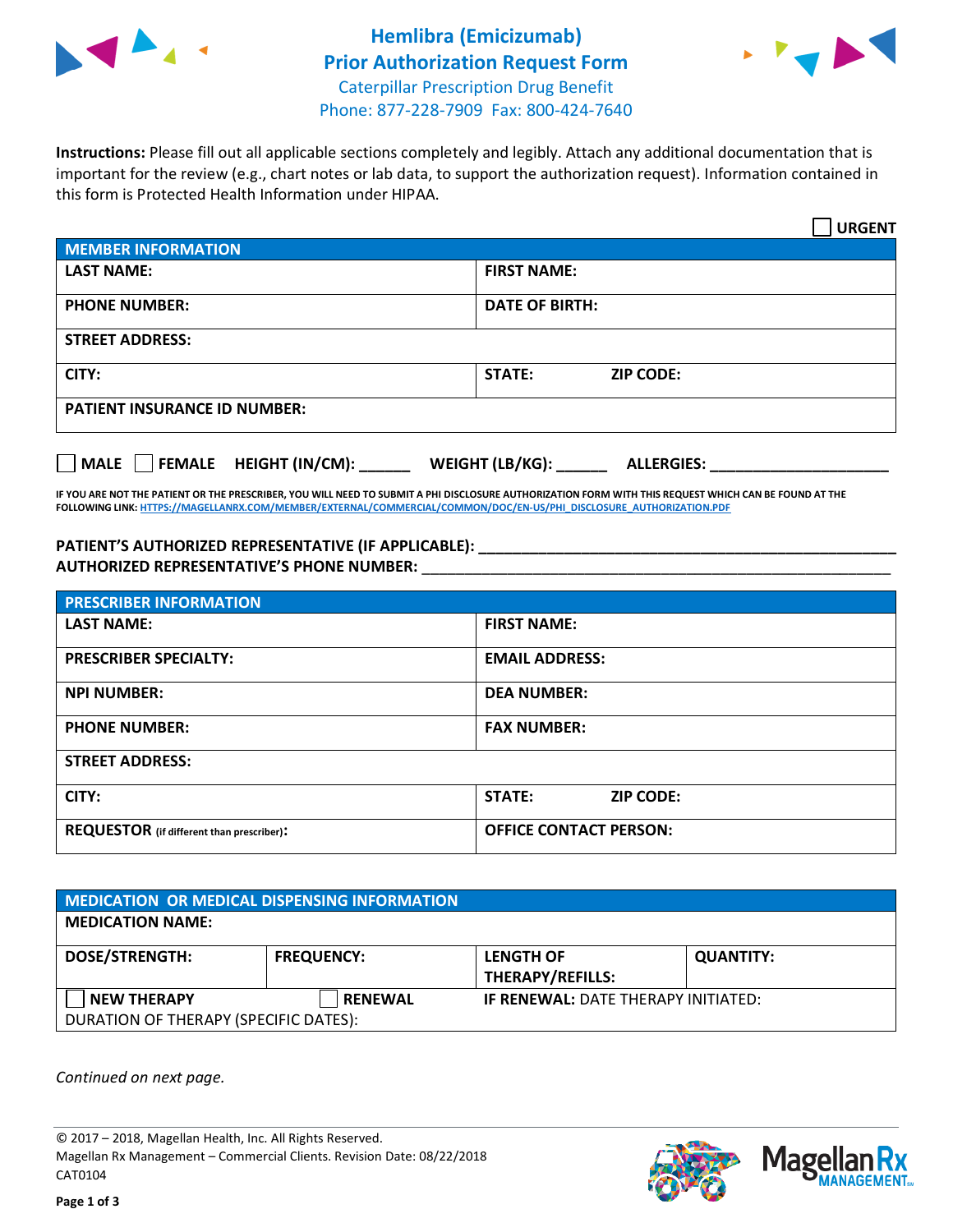



|                                                                                                                                                | MEMBER'S LAST NAME: __________________________________                                                                                                                                                                                                                                                                       |                                                       |  |
|------------------------------------------------------------------------------------------------------------------------------------------------|------------------------------------------------------------------------------------------------------------------------------------------------------------------------------------------------------------------------------------------------------------------------------------------------------------------------------|-------------------------------------------------------|--|
|                                                                                                                                                | 1. HAS THE PATIENT TRIED ANY OTHER MEDICATIONS FOR THIS CONDITION?                                                                                                                                                                                                                                                           | YES (if yes, complete below)<br><b>NO</b>             |  |
| <b>MEDICATION/THERAPY (SPECIFY</b><br>DRUG NAME AND DOSAGE):                                                                                   | <b>DURATION OF THERAPY (SPECIFY</b><br>DATES):                                                                                                                                                                                                                                                                               | <b>RESPONSE/REASON FOR</b><br><b>FAILURE/ALLERGY:</b> |  |
| <b>2. LIST DIAGNOSES:</b>                                                                                                                      |                                                                                                                                                                                                                                                                                                                              | <b>ICD-10:</b>                                        |  |
| □ Congenital hemophilia A<br>□ Other Diagnosis_________________ICD-10 Code(s):______________                                                   |                                                                                                                                                                                                                                                                                                                              |                                                       |  |
| PRIOR AUTHORIZATION.                                                                                                                           | 3. REQUIRED CLINICAL INFORMATION: PLEASE PROVIDE ALL RELEVANT CLINICAL INFORMATION TO SUPPORT A                                                                                                                                                                                                                              |                                                       |  |
| <b>Clinical Information:</b><br>documenting factor VIII deficiency or dysfunction?* □ Yes □ No                                                 | Does the patient have a diagnosis of congenital hemophilia A, as corroborated by a submitted lab report                                                                                                                                                                                                                      |                                                       |  |
|                                                                                                                                                | Is Hemlibra prescribed by a hematologist or a clinician in a hemophilia clinic? $\Box$ Yes $\Box$ No                                                                                                                                                                                                                         |                                                       |  |
|                                                                                                                                                | Does the patient have a history of a high titer of factor VIII inhibitors (neutralizing anti-factor VIII alloantibodies)<br>equaling 5 Bethesda units per milliliter or greater, as corroborated by a submitted lab report?* $\Box$ Yes $\Box$ No                                                                            |                                                       |  |
| bypassing agent(s):<br>□ Activated prothrombin complex concentrate<br>□ Recombinant factor VIIa                                                | Select if the patient has received EPISODIC or PROPHYLACTIC treatment for at least six months with the following                                                                                                                                                                                                             |                                                       |  |
|                                                                                                                                                | Has the patient experienced at least 6 bleeding events in the previous 6 months while receiving EPISODIC<br>treatment with at least one of the aforementioned bypassing agents? $\Box$ Yes $\Box$ No                                                                                                                         |                                                       |  |
| *Please provide lab report.                                                                                                                    | Has the patient experienced at least 2 bleeding events in the previous 6 months while receiving PROPHYLACTIC<br>treatment with at least one of the aforementioned bypassing agents? $\Box$ Yes $\Box$ No                                                                                                                     |                                                       |  |
| physician feels is important to this review?                                                                                                   | Are there any other comments, diagnoses, symptoms, medications tried or failed, and/or any other information the                                                                                                                                                                                                             |                                                       |  |
| information is received.                                                                                                                       | Please note: Not all drugs/diagnosis are covered on all plans. This request may be denied unless all required                                                                                                                                                                                                                |                                                       |  |
|                                                                                                                                                | ATTESTATION: I attest the information provided is true and accurate to the best of my knowledge. I understand that<br>the Health Plan, insurer, Medical Group or its designees may perform a routine audit and request the medical<br>information necessary to verify the accuracy of the information reported on this form. |                                                       |  |
| © 2017 - 2018, Magellan Health, Inc. All Rights Reserved.<br>Magellan Rx Management - Commercial Clients. Revision Date: 08/22/2018<br>CAT0104 |                                                                                                                                                                                                                                                                                                                              | <b>Magell</b>                                         |  |